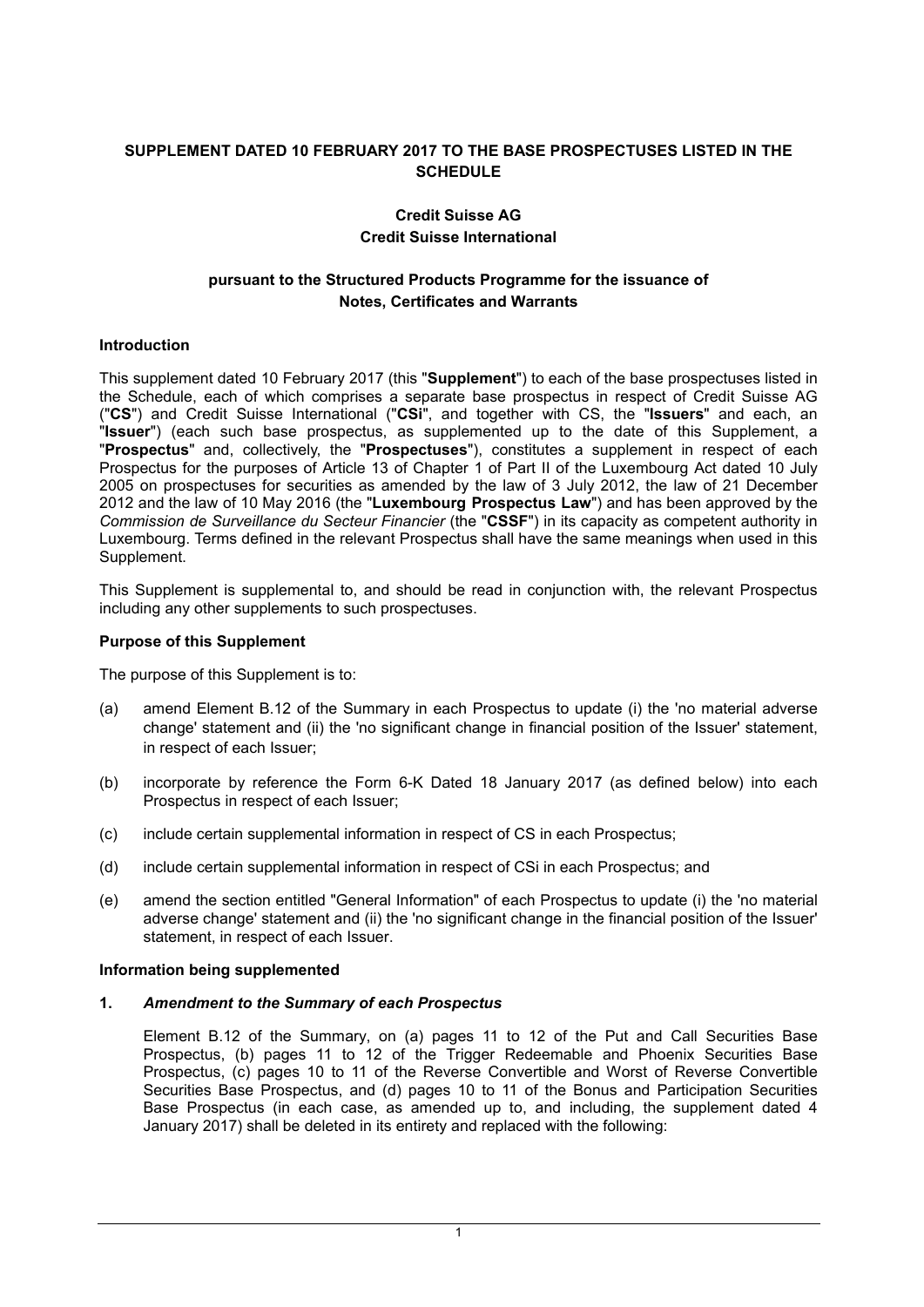| <b>B.12</b> | <b>Selected key</b><br>financial<br>information; no<br>material adverse<br>change and<br>description of<br>significant change<br>in financial position<br>of the Issuer: | [Insert the following if the Issuer is CS]                                       |                                                             |                                      |
|-------------|--------------------------------------------------------------------------------------------------------------------------------------------------------------------------|----------------------------------------------------------------------------------|-------------------------------------------------------------|--------------------------------------|
|             |                                                                                                                                                                          | $\underline{\mathbf{c}}$                                                         |                                                             |                                      |
|             |                                                                                                                                                                          | In CHF million                                                                   | Year ended 31 December                                      |                                      |
|             |                                                                                                                                                                          |                                                                                  | 2015                                                        | 2014                                 |
|             |                                                                                                                                                                          | <b>Summary information</b><br>consolidated<br>statements<br>of operations        |                                                             |                                      |
|             |                                                                                                                                                                          | Net revenues                                                                     | 23,211                                                      | 25,589                               |
|             |                                                                                                                                                                          | Total operating expenses                                                         | 25,873                                                      | 22,503                               |
|             |                                                                                                                                                                          | Net income/(loss)                                                                | (3, 377)                                                    | 1,764                                |
|             |                                                                                                                                                                          | <b>Summary information</b><br>consolidated<br>balance<br>sheet                   |                                                             |                                      |
|             |                                                                                                                                                                          | <b>Total assets</b>                                                              | 803,931                                                     | 904,849                              |
|             |                                                                                                                                                                          | <b>Total liabilities</b>                                                         | 759,241                                                     | 860,208                              |
|             |                                                                                                                                                                          | <b>Total equity</b>                                                              | 44,690                                                      | 44,641                               |
|             |                                                                                                                                                                          | In CHF million                                                                   | Nine months ended 30<br>September (unaudited)               |                                      |
|             |                                                                                                                                                                          |                                                                                  | 2016                                                        | 2015                                 |
|             |                                                                                                                                                                          | <b>Summary</b> information<br>consolidated<br><b>statements</b><br>of operations |                                                             |                                      |
|             |                                                                                                                                                                          | Net revenues                                                                     | 14,709                                                      | 19,098                               |
|             |                                                                                                                                                                          | Total operating expenses                                                         | 15,049                                                      | 15,410                               |
|             |                                                                                                                                                                          | Net income/(loss)                                                                | (398)                                                       | 2,475                                |
|             |                                                                                                                                                                          | Summary information -<br>consolidated balance<br>sheet                           | Nine months<br>ended 30<br>September<br>2016<br>(unaudited) | Year ended<br>31<br>December<br>2015 |
|             |                                                                                                                                                                          | <b>Total assets</b>                                                              | 789,158                                                     | 803,931                              |
|             |                                                                                                                                                                          | <b>Total liabilities</b>                                                         | 744,874                                                     | 759,241                              |
|             |                                                                                                                                                                          | Total equity                                                                     | 44,284                                                      | 44,690                               |
|             |                                                                                                                                                                          | [Insert the following if the Issuer is CSi]                                      |                                                             |                                      |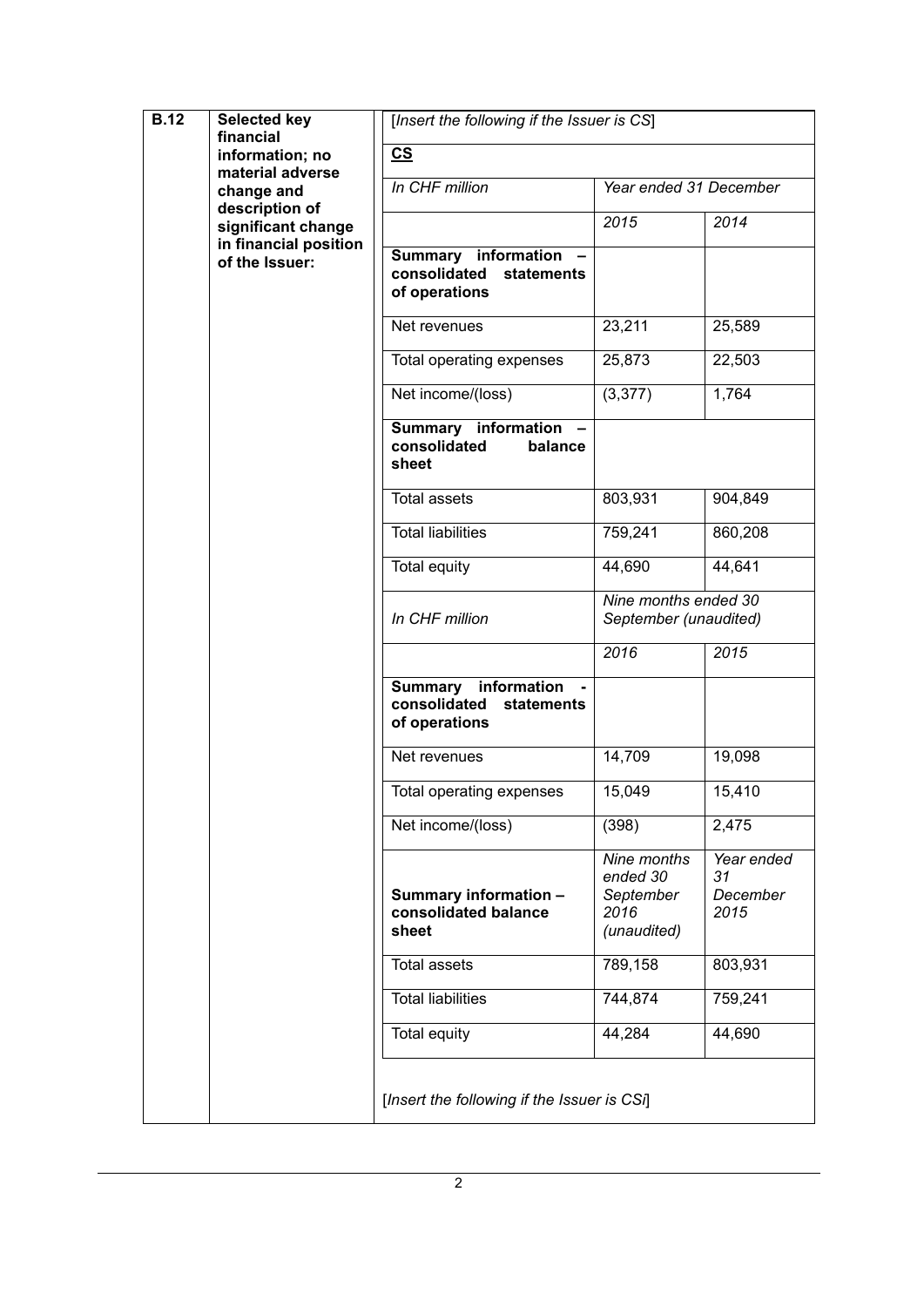| CSi*                                                               |                                               |                              |
|--------------------------------------------------------------------|-----------------------------------------------|------------------------------|
| In USD million                                                     | Year ended 31 December                        |                              |
|                                                                    | 2015                                          | 2014                         |
| <b>Selected consolidated</b><br>income statement data              |                                               |                              |
| Net revenues                                                       | 1,942                                         | 1,144                        |
| Total operating expenses                                           | (1,994)                                       | (1, 551)                     |
| Loss before taxes                                                  | (52)                                          | (407)                        |
| Net loss                                                           | (118)                                         | (995)                        |
| <b>Selected consolidated</b><br>balance sheet data                 |                                               |                              |
| <b>Total assets</b>                                                | 400,989                                       | 548,137                      |
| <b>Total liabilities</b>                                           | 378,085                                       | 524,108                      |
| Total shareholders' equity                                         | 22,904                                        | 24,029                       |
| In USD million                                                     | Six months ended 30 June<br>(unaudited)       |                              |
|                                                                    | 2016                                          | 2015                         |
| <b>Selected consolidated</b><br>income statement data              |                                               |                              |
| Net revenues                                                       | 532                                           | 926                          |
| Total operating expenses                                           | (724)                                         | (990)                        |
| Loss before tax                                                    | (192)                                         | (64)                         |
| Net profit/(loss)                                                  | (71)                                          | 100                          |
|                                                                    | Six months<br>ended<br>30 June<br>(unaudited) | Year ended<br>31<br>December |
| <b>Selected consolidated</b><br>balance sheet data                 | 2016                                          | 2015                         |
| <b>Total assets</b>                                                | 444,997                                       | 400,989                      |
| <b>Total liabilities</b>                                           | 422,163                                       | 378,085                      |
| Total shareholders' equity                                         | 22,834                                        | 22,904                       |
| *This key financial information is<br>for CSi and its subsidiaries |                                               |                              |
| [Insert for CS only:                                               |                                               |                              |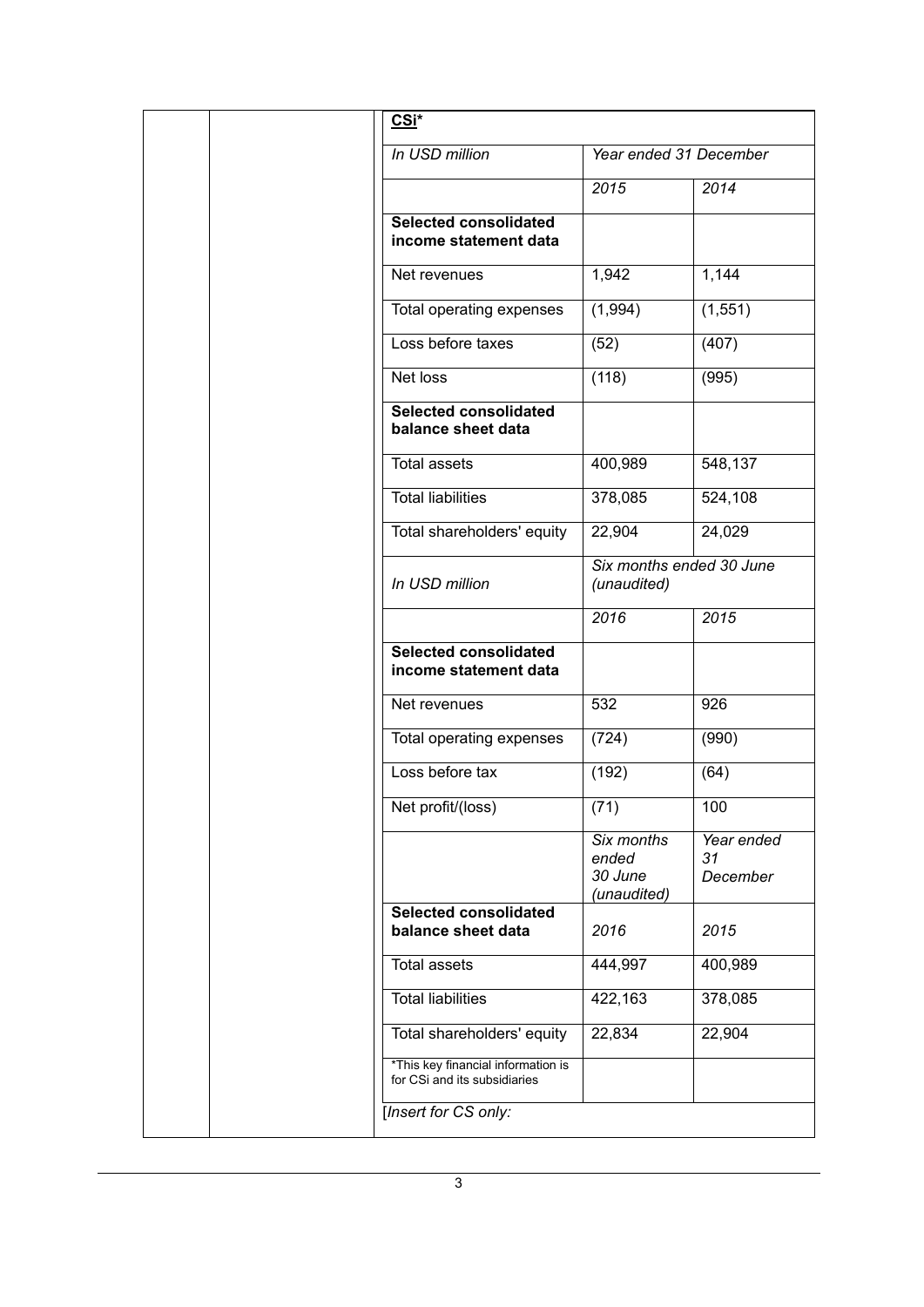| There has been no material adverse change in the prospects<br>of the Issuer and its consolidated subsidiaries since 31<br>December 2015, except as announced by Credit Suisse in its<br>media releases on 18 January 2017 and 23 December 2016.                                                                                                 |
|-------------------------------------------------------------------------------------------------------------------------------------------------------------------------------------------------------------------------------------------------------------------------------------------------------------------------------------------------|
| There has been no significant change in the financial position<br>of the Issuer and its consolidated subsidiaries since 30<br>September 2016, except as announced by Credit Suisse in<br>its media releases on 18 January 2017 and 23 December<br>2016.]                                                                                        |
| [Insert for CSi only:                                                                                                                                                                                                                                                                                                                           |
| There has been no material adverse change in the prospects<br>of the Issuer and its consolidated subsidiaries since 31<br>December 2015, except as announced in the restructuring<br>update that Credit Suisse provided on 23 March 2016 and as<br>announced by Credit Suisse in its media releases on 18<br>January 2017 and 23 December 2016. |
| There has been no significant change in the financial position<br>of the Issuer and its consolidated subsidiaries since 30 June<br>2016, except as announced by Credit Suisse in its media<br>releases on 18 January 2017 and 23 December 2016.]                                                                                                |

## **2.** *Incorporation of information by reference in each Prospectus*

This Supplement incorporates by reference into each Prospectus the Form 6-K of Credit Suisse Group AG (the "**Group**") and CS filed with the United States Securities and Exchange Commission on 18 January 2017 (the "**Form 6-K Dated 18 January 2017**"), which contains a media release relating to the finalization of Credit Suisse's settlement with the United States Department of Justice (the "**DOJ**") regarding Credit Suisse's legacy Residential Mortgage-Backed Securities ("**RMBS**") matter.

The table below sets out the relevant page references for the information incorporated by reference in each Prospectus in respect of CS and CSi:

### **Form 6-K Dated 18 January 2017**

Whole Document

Any information not listed in the above cross-reference table but included in the document referred to in the above cross-reference table is not incorporated herein by reference for the purposes of the Prospectus Directive and is either (a) covered elsewhere in the Base Prospectus; or (b) not relevant for the investor.

### **3.** *Supplemental information with respect to CS in each Prospectus*

The information in the section entitled "Credit Suisse AG" in each Prospectus (in each case, as amended up to, and including, the supplement dated 4 January 2017) shall be supplemented by deleting the paragraph entitled "Legal and Arbitration Proceedings" on (i) page 460 of the Trigger Redeemable and Phoenix Securities Base Prospectus, (ii) page 423 of the Reverse Convertible and Worst of Reverse Convertible Securities Base Prospectus, (iii) page 494 of the Put and Call Securities Base Prospectus and (iv) page 453 of the Bonus and Participation Securities Base Prospectus, and replacing it with the following:

''Except as disclosed in the Form 6-K Dated 18 January 2017, in the From 6-K Dated 23 December 2016, in the Form 6-K Dated 3 November 2016 under the heading "Litigation" (note 31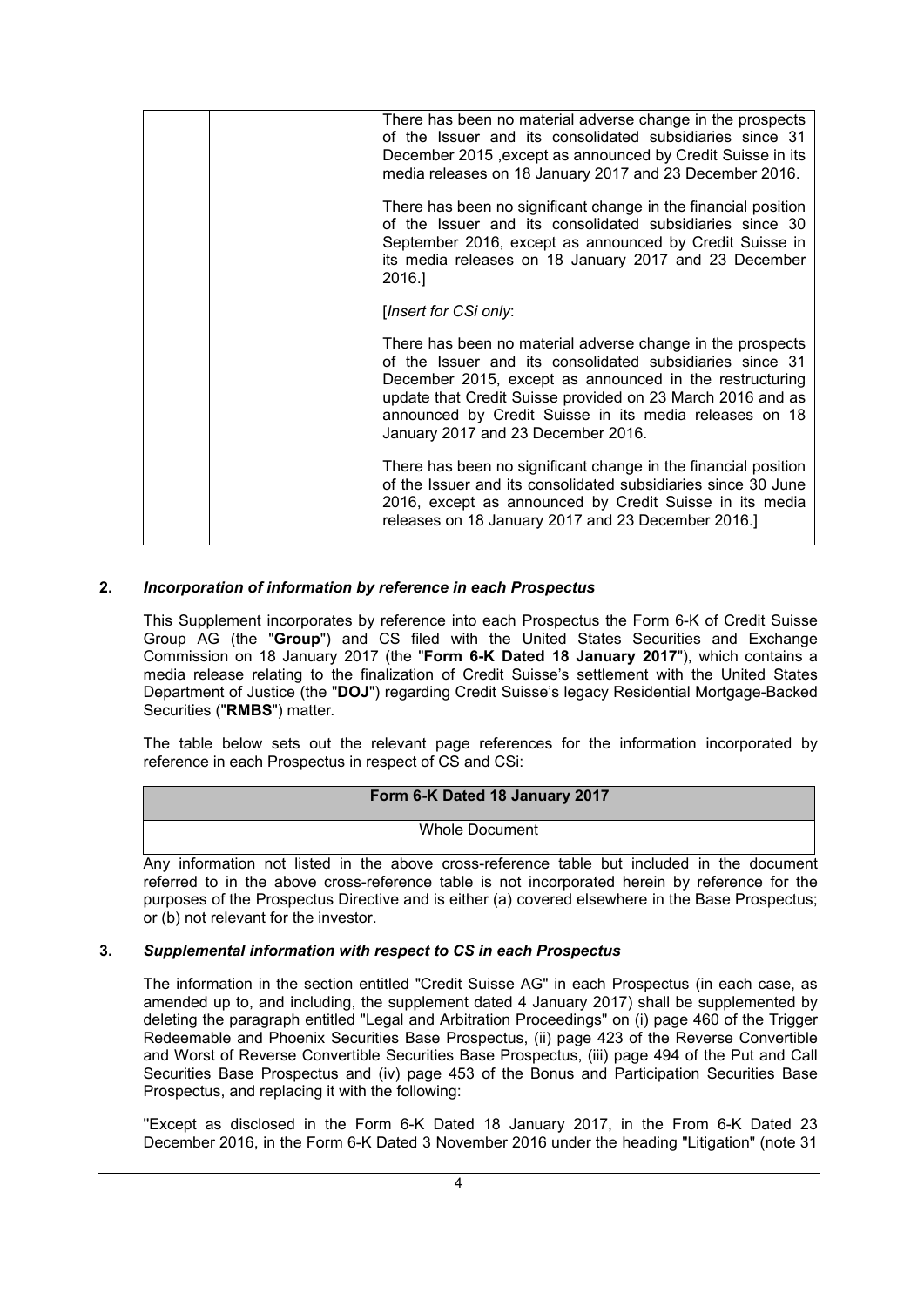to the condensed consolidated financial statements of the Group on pages 161 to 163 (pages 171 to 173 of the PDF) of the exhibit (Credit Suisse Financial Report 3Q16) to the Form 6-K Dated 3 November 2016), in the CS Form 6-K Dated 28 July 2016 under the heading "Litigation" (note 31 to the condensed consolidated financial statements of the Group on pages 161 to 163 (pages 171 to 173 of the PDF) of the third exhibit (Credit Suisse Financial Report 2Q16) to the CS Form 6-K Dated 28 July 2016), in the Form 6-K Dated 10 May 2016 under the heading "Litigation" (note 31 to the condensed consolidated financial statements of the Group on pages 151 to 152 (pages 161 to 162 of the PDF) of the exhibit (Credit Suisse Financial Report 1Q16) to the Form 6-K dated 10 May 2016) and in the Form 20-F Dated 24 March 2016 under the heading "Litigation" (note 39 to the condensed consolidated financial statements of the Group on pages 375 to 382 (pages 399 to 406 of the PDF) of the exhibit to the Form 20-F Dated 24 March 2016), there are no, and have not been during the period of 12 months ending on the date of this Base Prospectus, governmental, legal or arbitration proceedings which may have, or have had in the past, significant effects on CS's financial position or profitability, and CS is not aware of any such proceedings being either pending or threatened.".

## **4.** *Supplemental information with respect to CSi in each Prospectus*

The information in the section headed "Credit Suisse International" in each Prospectus (in each case as amended up to, and including the supplement dated 4 January 2017) shall be supplemented by:

(a) deleting in its entirety the sub-section headed "Legal and Arbitration Proceedings" on (i) pages 463 to 464 of the Trigger Redeemable and Phoenix Securities Base Prospectus, (ii) pages 497 to 498 of the Put and Call Securities Base Prospectus, (iii) pages 426 to 427 of the Reverse Convertible and Worst of Reverse Convertible Securities Base Prospectus, and (iv) pages 456 to 457 of the Bonus and Participation Securities Base Prospectus, and replacing it with the following:

## "**Legal and Arbitration Proceedings**

During the last 12 months there have been no governmental, legal or arbitration proceedings which may have, or have had in the past, significant effects on the financial position or profitability of CSi, and CSi is not aware of any such proceedings being either pending or threatened, except as set out in the Form 6-K Dated 18 January 2017, in the Form 6-K Dated 23 December 2016 and disclosed below:

### 1. **US Antitrust Class Action re CDS**

US Antitrust Class Action re CDS. Certain Credit Suisse entities, as well as other banks, have been named in civil litigation in the US, currently pending in the US District Court for the Southern District of New York. In August 2015, Credit Suisse and the class action plaintiffs reached an agreement in principle to settle the action. In April 2016, the court granted final approval to the settlement agreement, entering final judgment and dismissing the action.

### 2. **Rosserlane and Swinbrook v Credit Suisse International**

CSi is the defendant in English court litigation brought by Rosserlane Consultants Limited and Swinbrook Developments Limited (the "claimants"). The litigation relates to the forced sale by CSi in 2008 of Caspian Energy Group LP ("CEG"), the vehicle through which the claimants held a 51 per cent. stake in the Kyurovdag oil and gas field in Azerbaijan. CEG was sold for USD 245m following two unsuccessful M&A processes. The claimants allege that CEG should have been sold for at least USD 700m. CSi is vigorously defending the claims, which it believes are without merit. The trial commenced in October 2014 and on 20 February 2015 the case was dismissed and judgment given in favour of CSi. The claimants are now appealing the judgment.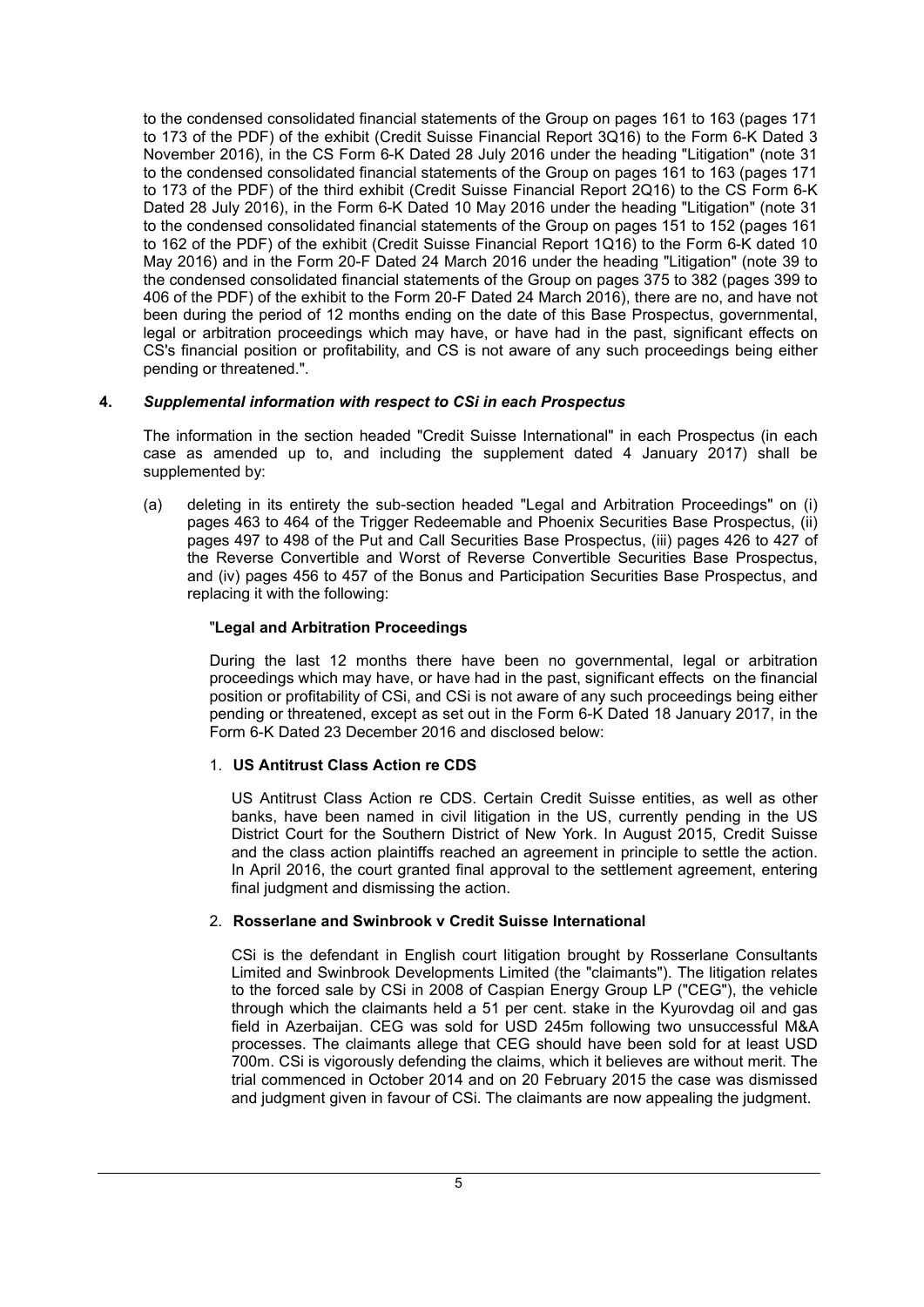- 3. CSi is defending a EUR 170 million clawback claim brought by the Winding up Committee ("**WUC**") of Kaupthing Bank hf in the District Court of Reykjavik, Iceland. The claim relates to the issuance of ten credit-linked notes issued in 2008, which the WUC is seeking to challenge under various provisions of Icelandic insolvency law in order to claw back funds paid to CSi. The WUC is also claiming significant penalty interest under Icelandic law. CSi argues that the purchase of the credit linked notes is governed by English law, which does not provide a legal basis for such clawback actions. In October 2014, the Court of the European Free Trade Association States issued a non-binding decision supporting CSi's position that the governing law of the transactions is relevant. Separately, CSi is pursuing a claim for USD 226 million in the District Court of Reykjavik, Iceland against Kaupthing Bank hf's WUC in order to enforce certain security rights arising under a 2007 structured trade. CSi acquired the security rights following Kaupthing Bank hf's insolvency in 2008. In December 2016 the CSi and Kaupthing ehf (formerly Kaupthing Bank hf) entered into a confidential settlement agreement bringing an end to these proceedings.
- 4. CSi is the defendant in German court litigation brought by Stadtwerke Munchen GmbH, a German water utility company (the "claimant"). The litigation relates to a series of interest rate swaps entered into between 2008 and 2012. The claimant alleges breach of an advisory duty to provide both investor- and investment-specific advice, including in particular a duty to disclose the initial mark-to-market value of the trades at inception. The claimant seeks damages of EUR 39 million, repayment of EUR 184 million of collateral held by CSi and release from all future obligations under the trades. A preliminary hearing took place in February 2016, with further hearing dates set for March/April 2016/2017.

Provision for litigation is disclosed in Note 21 to the interim consolidated financial statements on page 31 (page 33 of the PDF) of the CSi 2016 Interim Report."

(b) deleting the table under the section headed "Names and Addresses of Directors and Executives", on (A) pages 462 to 463 of the Trigger Redeemable and Phoenix Securities Base Prospectus, (B) pages 425 to 426 of the Reverse Convertible and Worst of Reverse Convertible Securities Base Prospectus and (C) pages 496 to 497 of the Put and Call Securities Base Prospectus, and (D) pages 455 to 456 of the Bonus and Participation Securities Base Prospectus, and replacing it with the following:

| <b>Board Member</b>                 | <b>External Activities</b>                                                                                                                                                                                                                                                                                                                                                                                                                                                                                                                                                                                                                                      |
|-------------------------------------|-----------------------------------------------------------------------------------------------------------------------------------------------------------------------------------------------------------------------------------------------------------------------------------------------------------------------------------------------------------------------------------------------------------------------------------------------------------------------------------------------------------------------------------------------------------------------------------------------------------------------------------------------------------------|
| Noreen Doyle (Non- Executive Chair) | Independent member and Chair of the Board of<br>$\bullet$<br>Directors, the Nomination and the Advisory<br>Remuneration Committee, independent member<br>of the Risk Committee and Audit Committee of<br>the Issuer and Credit Suisse Securities (Europe)<br>Limited.<br>Ms. Doyle also serves as Vice- Chair and Lead<br>$\bullet$<br>Independent Director of the Board, member of<br>the Risk Committee and the Chairman's and<br>Governance Committee of Credit Suisse AG<br>and Credit Suisse Group AG.<br>Additionally Ms. Doyle is also:<br>$\bullet$<br>○ Chair of the BBA; and<br>Chair of the Board of Directors of the<br>Newmont Mining Corporation. |
| Paul Ingram                         | Managing Director in the CRO division of the<br>$\bullet$<br>Issuer.                                                                                                                                                                                                                                                                                                                                                                                                                                                                                                                                                                                            |
|                                     | Mr. Ingram is also Chief Risk Officer of the<br>٠<br>Issuer and Credit Suisse Securities (Europe)                                                                                                                                                                                                                                                                                                                                                                                                                                                                                                                                                               |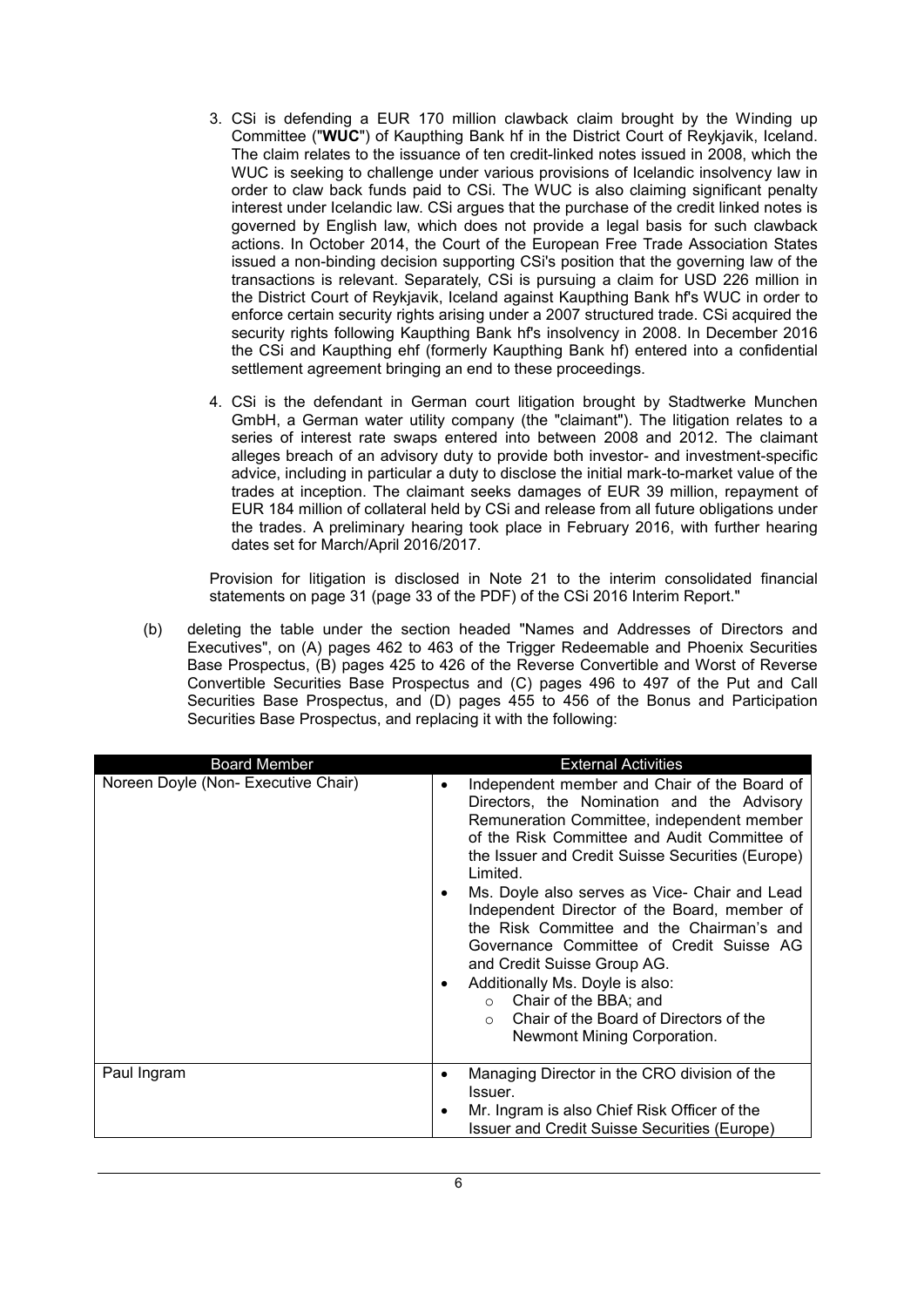|                               | Ltd.<br>Member of the Board of Directors of Credit<br>$\bullet$<br>Suisse Securities (Europe) Limited                                                                                                                                                                                                                                                                                                                                                                                                                                                                                                                                                                                                                                                                                                                |
|-------------------------------|----------------------------------------------------------------------------------------------------------------------------------------------------------------------------------------------------------------------------------------------------------------------------------------------------------------------------------------------------------------------------------------------------------------------------------------------------------------------------------------------------------------------------------------------------------------------------------------------------------------------------------------------------------------------------------------------------------------------------------------------------------------------------------------------------------------------|
| Christopher Horne             | Managing Director in the CFO division of the<br>$\bullet$<br>Issuer.<br>Mr. Horne is also Deputy CEO of the Issuer and<br>$\bullet$<br>Credit Suisse Securities (Europe) Ltd.<br>Member of the Board of Directors of Credit<br>$\bullet$<br>Suisse Securities (Europe) Limited, Credit<br>Suisse Investment Holdings (UK) and Credit<br>Suisse Investments (UK).                                                                                                                                                                                                                                                                                                                                                                                                                                                     |
| Alison Halsey (Non-Executive) | Independent member of the Board of Directors,<br>$\bullet$<br>Chair of the Audit Committee and Member of the<br>Risk, Nomination and Advisory Remuneration<br>Committee of the Issuer and Credit Suisse<br>Securities (Europe) Limited.<br>Ms. Halsey is also:<br>$\bullet$<br>Non-executive Director, Chair of the<br>$\circ$<br>Audit & Risk Committee and Member of<br>the Nomination and Remuneration<br>Committees of Cambian Group Plc.;<br>Non-executive Director, Chair of the<br>$\circ$<br>Audit Committee, and Member of the<br>Nomination, Remuneration and Risk<br><b>Advisory Committees of Provident</b><br>Financial Group Plc.; and<br>Non-executive Director and Member of<br>$\circ$<br>the Risk, Compliance and Nominations<br>Committees and Chair of the Audit<br>Committee of Aon UK Limited. |
| Stephen Dainton               | Managing Director in the Global Markets division<br>$\bullet$<br>of the Issuer.<br>Mr. Dainton is Head of European Equities.<br>$\bullet$<br>Member of the Board of Directors of Credit<br>$\bullet$<br>Suisse Securities (Europe) Limited.                                                                                                                                                                                                                                                                                                                                                                                                                                                                                                                                                                          |
| David Mathers (CEO)           | Managing Director in the CFO division of Credit<br>$\bullet$<br>Suisse AG.<br>Mr. Mathers is also CEO of the Issuer and<br>$\bullet$<br>Credit Suisse Securities (Europe) Ltd and CFO<br>of Credit Suisse AG.<br>Member of the Board of Directors of Credit<br>$\bullet$<br>Suisse Securities (Europe) Limited.                                                                                                                                                                                                                                                                                                                                                                                                                                                                                                      |
| Eraj Shirvani                 | Managing Director in the Global Markets division<br>$\bullet$<br>of the Issuer.<br>Mr. Shirvani is also Global Head of Solutions.<br>$\bullet$<br>Member of the Board of Directors of Credit<br>$\bullet$<br>Suisse Securities (Europe) Limited.<br>Mr. Shirvani is a member of the Board of<br>$\bullet$<br>Directors of:<br>Association for Financial Markets in<br>$\circ$<br>Europe (AFME); and<br><b>Global Financial Markets Association</b><br>$\circ$                                                                                                                                                                                                                                                                                                                                                        |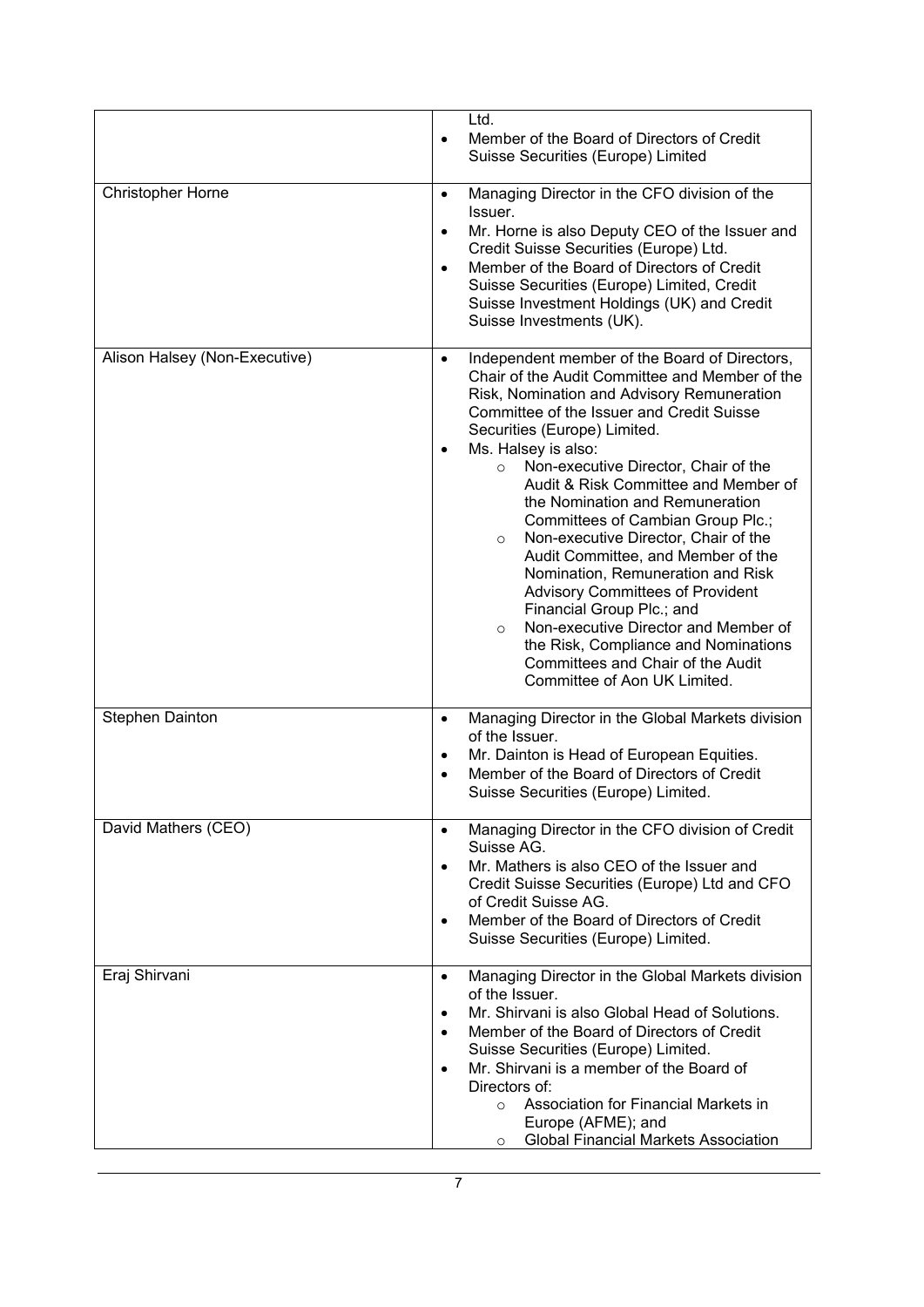|                                 | (GFMA)                                                                                                                                                                                                                                                                                                                                                                                                                                                                                                                                                     |
|---------------------------------|------------------------------------------------------------------------------------------------------------------------------------------------------------------------------------------------------------------------------------------------------------------------------------------------------------------------------------------------------------------------------------------------------------------------------------------------------------------------------------------------------------------------------------------------------------|
| <b>Robert Arbuthnott</b>        | Managing Director in the CFO division of the<br>$\bullet$<br>Issuer.<br>Mr. Arbuthnott is also Regional CFO for Credit<br>$\bullet$<br>Suisse UK Regulated Entities including the<br>Issuer.<br>Member of the Board of Directors of Credit<br>Suisse Securities (Europe) Limited<br>Mr. Arbuthnott is also:<br>$\bullet$<br>a Member of the Board of Directors of<br>$\cap$<br>Credit Suisse Investment Holdings (UK)<br>and Credit Suisse Investments (UK);<br>and<br>a Director/ Advisory Board Member of<br>$\circ$<br><b>Parrish Solutions Ltd BVI</b> |
| Robert Endersby (Non-Executive) | Independent member of the Board of Directors,<br>$\bullet$<br>Chair of the Risk Committee and Member of the<br>Audit, Nomination and Advisory Remuneration<br>Committee of the Issuer and Credit Suisse<br>Securities (Europe) Limited.<br>Mr. Endersby is also Non-executive Director,<br>$\bullet$<br>Chair of Risk Committee, Member of Audit<br>Committee, Remuneration Committee and<br>Disclosure Committee of Tesco Personal<br>Finance Group Limited and Tesco Personal<br>Finance Plc.                                                            |

## **5.** *Amendments to the section entitled "General Information" in each Prospectus*

The section entitled "General Information" in each Prospectus (in each case, as amended up to, and including, the supplement dated 4 January 2017) shall be supplemented by deleting paragraphs 7 and 8 therein on (i) page 527 of the Trigger Redeemable and Phoenix Securities Base Prospectus, (ii) page 489 of the Reverse Convertible and Worst of Reverse Convertible Securities Base Prospectus, (iii) page 561 of the Put and Call Securities Base Prospectus and (iv) page 521 of the Bonus and Participation Securities Base Prospectus and replacing them with the following:

"7. There has been no material adverse change in the prospects of CS and its consolidated subsidiaries since 31 December 2015 except as disclosed in the Form 6-K Dated 18 January 2017 and in the Form 6-K Dated 23 December 2016.

There has been no significant change in the financial position of CS and its consolidated subsidiaries since 30 September 2016, except as disclosed in the Form 6-K Dated 18 January 2017 and in the Form 6-K Dated 23 December 2016.

Please see "Risk Factors" on pages 40 to 48 (pages 64 to 72 of the PDF) of the exhibit to the Form 20-F Dated 24 March 2016 for the risk factors that may affect the future results of operations or financial condition of the Group and its consolidated subsidiaries.

Please see "Operating environment" on pages 6 to 8 (pages 16 to 18 of the PDF) of the exhibit (Credit Suisse Financial Report 3Q16) to the Form 6-K Dated 3 November 2016, "Operating environment" on pages 6 to 8 (pages 16 to 18 of the PDF) of the third exhibit (Credit Suisse Financial Report 2Q16) to the CS Form 6-K Dated 28 July 2016, "Operating environment" on pages 7 to 9 (pages 17 to 19 of the PDF) of the exhibit (Credit Suisse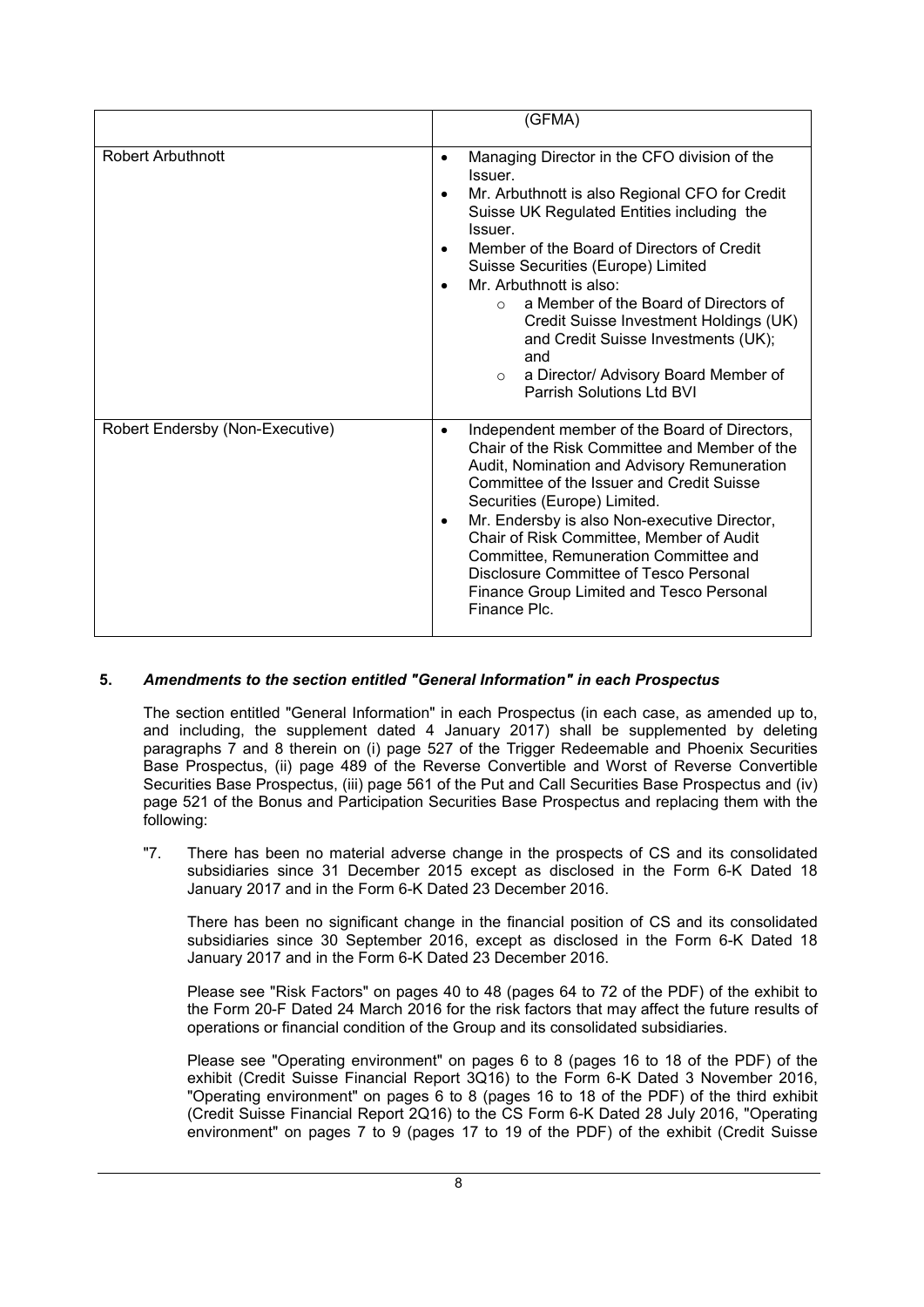Financial Report 1Q16) to the Form 6-K Dated 10 May 2016 and "Operating Environment" on pages 50 to 52 (pages 74 to 76 of the PDF) of the Annual Report 2015, which is attached as an exhibit to the Form 20-F Dated 24 March 2016 for information relating to the economic environment that may affect the future results of operations or financial condition of CS and its consolidated subsidiaries.

8. There has been no material adverse change in the prospects of CSi and its consolidated subsidiaries since 31 December 2015, except as disclosed in the Form 6-K Dated 23 March 2016, in the Form 6-K Dated 23 December 2016 and in the Form 6-K Dated 18 January 2017.

There has been no significant change in the financial position of CSi and its consolidated subsidiaries since 30 June 2016, except as disclosed in the Form 6-K Dated 18 January 2017 and in the Form 6-K Dated 23 December 2016.

See pages 5 and 110 to 122 of the CSi Annual Report and the "Risk Factors" section herein that together disclose the principal risks to CSi.

Please see "Operating environment" on pages 6 to 8 (pages 16 to 18 of the PDF) of the exhibit (Credit Suisse Financial Report 3Q 2016) of the Form 6-K Dated 3 November 2016, "Economic Environment" on page 7 (page 9 of the PDF) of the CSi 2016 Interim Report, "Operating environment" on pages 6 to 8 (pages 16 to 18 of the PDF) of the third exhibit (Credit Suisse Financial Report 2Q16) to the CS Form 6-K Dated 28 July 2016, "Operating environment" on pages 7 to 9 (pages 17 to 19 of the PDF) of the exhibit (Credit Suisse Financial Report 1Q16) to the Form 6-K Dated 10 May 2016, "Operating Environment" on pages 50 to 52 (pages 74 to 76 of the PDF) of the exhibit to the Form 20-F Dated 24 March 2016 and "Economic environment" on page 3 (page 5 of the PDF) of the CSi 2015 Annual Report for information relating to the economic environment that may affect the future results of operations or financial condition of the Group and its consolidated subsidiaries, including CSi.".

#### **General**

The Issuers accept responsibility for the information contained in this Supplement. To the best of the knowledge of each Issuer (having taken all reasonable care to ensure that such is the case), the information contained in this Supplement is in accordance with the facts and does not omit anything likely to affect the import of such information.

To the extent that there is any inconsistency between any statement in or incorporated by reference in each Prospectus by virtue of this Supplement and any other statement in or incorporated by reference in any Prospectus, the statements in or incorporated by reference in such Prospectus by virtue of this Supplement will prevail.

In accordance with Article 13 paragraph 2 of the Luxembourg Law, investors who have already agreed to purchase or subscribe for the Securities before this Supplement is published have the right, exercisable before the end of 14 February 2017 (within a time limit of two working days after the publication of this Supplement), to withdraw their acceptances.

This Supplement and the document incorporated by reference by virtue of this Supplement have been filed with the CSSF and will be available on the website of the Luxembourg Stock Exchange, at www.bourse.lu.